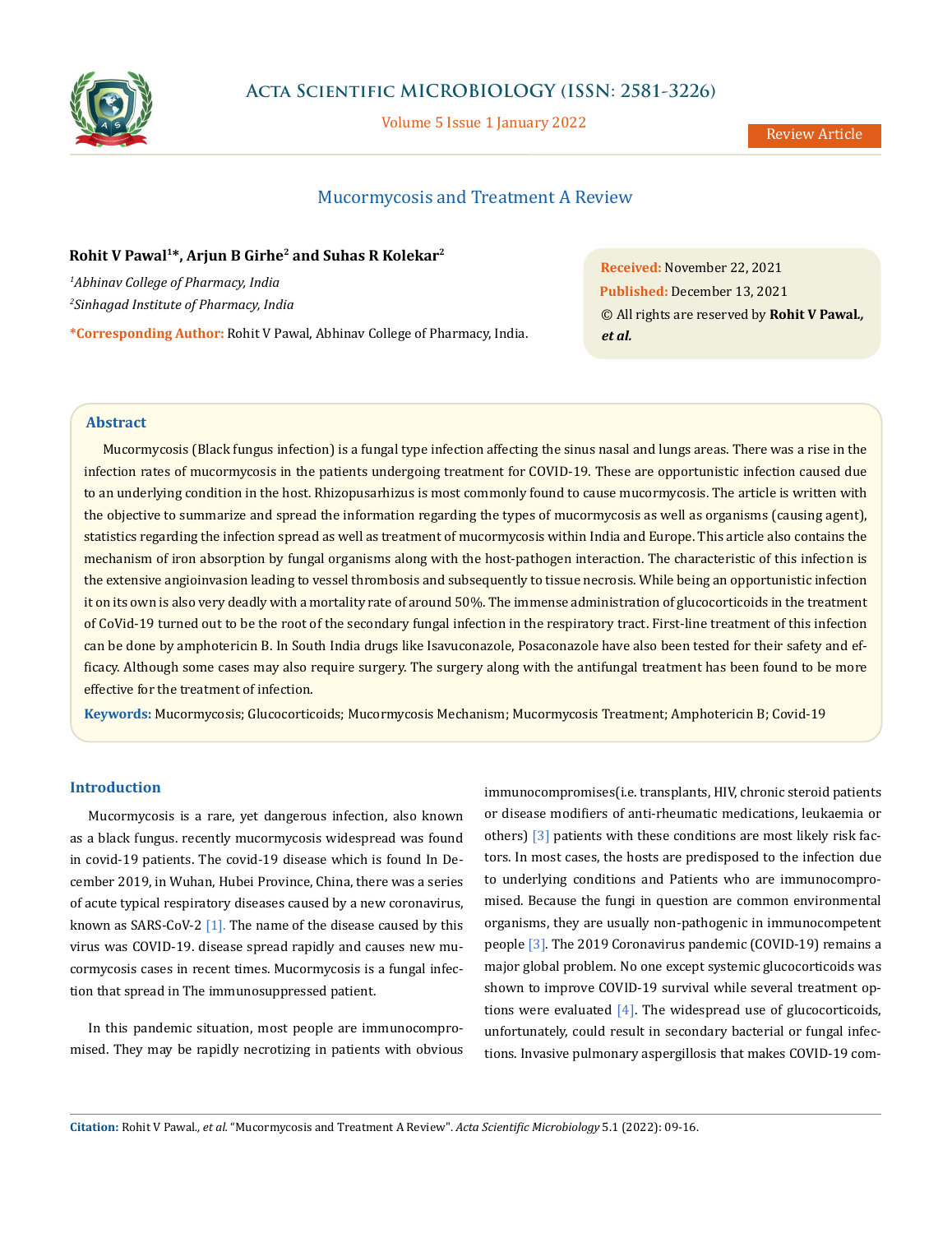plications is widely recognized. The rational use of steroids (glucocorticoids) increases secondary fungal infections.

#### **Mucormycosis**

Mucormycosis is a zygomycete-family opportunistic fungal infection that can cause a variety of infections**.** This is caused by several mucormycetes called moulds that often affect the sinuses, lungs, skin and brain  $[2]$ . The infection begins in the cavity of the nose and reaches adjacent paranasal sinuses. The nasal cavity and the sinus become implanted and growing. The wet nasal and paranasal environment promotes fungal development and invasion. The time, immunity and severity of the disease depend on the invasion of the mucosa and bone  $[5]$ . Mucormycosis is rapidly progressing because of its unique pathogenesis. The fungal hyphae invasion of the blood vessels damages the endothelium, which causes blood clotting, and which is causing ischemia and necrosis of the surrounding tissue [2]. Reduced amounts of monocyte and neutrophil function are significant risk factors of mucormycosis as they are known to inhibit germination in mucoral spores [7]. The most common invasion route is the inhalation of spores from fungi in soil or organic matter in immunocompromised patients.

The fungus grows rapidly and aggressively, causing a defined, life-threatening disease due to its involvement with already immunocompromised patients. Usually, after 10-14 days after hospitalization Mucormycosis developed. All but the index case was dead [4] patients have a skin injury, like the burn, cut, or wound, And in persons with COVID-19 cases it's also more likely reported with mucormycosis [2].

Mucormycosis is an angioinvasive disease that is characterized by tissue infarction And necrosis [6]. This includes those who have undergone a solid organ transplant with hematologic disease, AIDS or hepatic cirrhosis and those who have undergone a high-dose steroid. are major risk factors and Finally, natural disasters also present a risk due to damage to the water, soil or debris, such as following the 2004 tsunamour of the Indian Ocean following the Missouri tornado in 2011 [7].

#### **Types**

types of mucormycosis are classified on species and affecting an area mucormycosis species: Apophysomyces (*A. variabilis*), Cunninghamella (*C. bertholletiae*), Lichtheimia Absidia). (*L. cor-* *ymbifera L. raosa*), Mucor (*M. circinelloides*), Rhizopus (*R. arrhizus* (oryzae) *R. microsporus*), Rhizomucor (*R. pusillus*), and Saksenaea were the most frequently isolated (*S. vasiformis*). These are common environmental organisms that pose no risk to immunocompetent humans.

Types mucormycosis based on affecting areas: 1) Rhino-orbitalcerebral mucormycosis (ROCM), (2) pulmonary, (3) cutaneous, (4) gastrointestinal (GI), (5) disseminated, and (6) mucormycosis of uncommon sites [8].



**Figure 1**: [6] Mucormycosis clinical forms in India. Short-summary: ROCM, cerebral-rhino mucormycosis. Other diseases include oral cavity mucormycosis, otitis media, bone infections and subglottis.

In figure 1 the stats in India by the types of mucormycosis are showing various studies. Rhinocerebral mucormycosis is higher in India. Rhinocerebral mucormycosis is a rare disease caused by nasal, paranasal and brain filamentous fungi, which is also known as zygomycosis [5] and The brain and orbit invasion is caused by the implication of sphenopalatine and internal maxillary arteries in rhinocerebral mucormycosis. Interior carotid artery and cavernous sinus thrombosis are common only in long term cases [5] and Phagocytes are dysfunctional and have impaired chemotaxis and defective intracellular killing by oxidative and non-oxidative systems in the case of hyperglycemia and low pH found in patients with diabetic ketoacidosis (DKA) [9] however, The most common invasion route is the inhalation of spores from fungi in soil or organic matter in immunocompromised patients [5].

The ROCM is the most common form of the disorder in India, followed by the pulmonary and the cutaneous types; however, in developed countries, the Pulmonary form is the most common

**Citation:** Rohit V Pawal*., et al.* "Mucormycosis and Treatment A Review". *Acta Scientific Microbiology* 5.1 (2022): 09-16.

10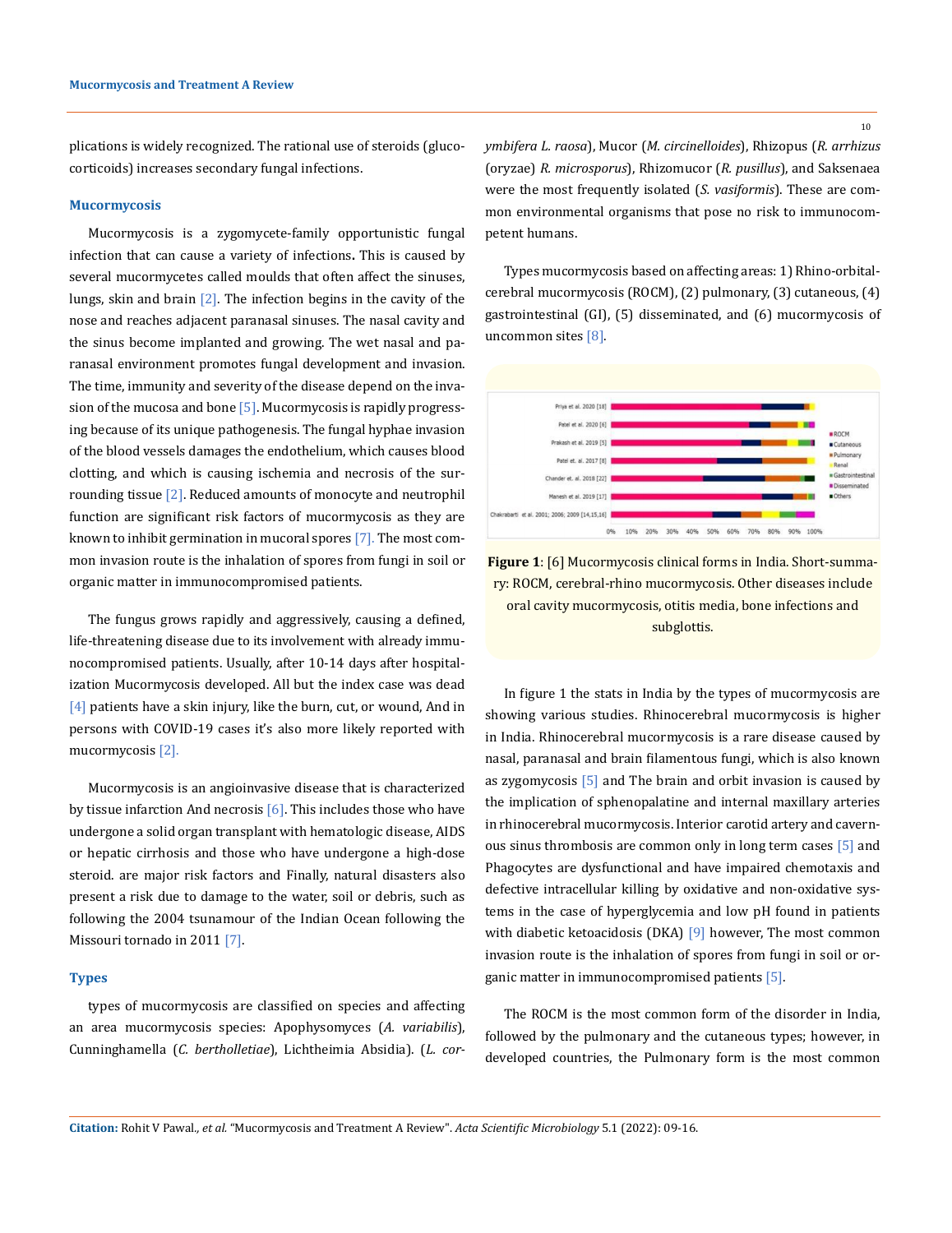clinical form [6]. and *Rhizopus oryzae* is the commonest organism isolated from mucormycosis and accounts for approximately 70% of all Mucormycosis cases  $[9]$ . The locations for Mucormycosis are linked to the mucoral species; Rhizopusarhizus is 85% Rhino cerebral, compared to 17% of non-Rhino-cerebral species in the French study RetroZygo. This finding can be explained by the variation in virulence among Mucoral species.

# **Statistics**

Here is the statistical data showing an outbreak of mucormycosis in this pandemic situation. The prevalence of mucormycosis in India is estimated to be around 70 times higher in global stats  $[6]$ and The overall mucormycosis frequency is approximately 4 out of 100 patients with malignancies  $[5]$  and because of the pandemic situation The specific annual rate of incidence inpatients increased by 24% per year  $[10]$ .

Mucormycosis is a life-threatening disease. An overall death rate of 54per cent has been shown in a review of published cases of mucormycosis. The mortality rate varied depending on the condition, fungal type and affected body location of the patient (for example, the mortality rate was 46 percent among people with sinus infections, 76 percent for pulmonary infections, and 96 percent for disseminated mucormycosis) [11]. *Rhizopus oryzae* is the commonest organism isolated from mucormycosis and accounts for approximately 70% of all Mucormycosis cases [9] the locations for Mucormycosis are linked to the mucoral species; Rhizopusarhizus is 85% Rhino cerebral, compared to 17% of non-Rhino-cerebral species in the French study RetroZygo. This finding can be explained by the variation in virulence among Mucoral species [7].

Rhizopusmicrosporus and Rhizopushomothallicus infections have increased in India The clinical form of mucormycosis reported in different cases of India are presented according to an anatomical involvement. The ROCM is most commonly reported as MM (45- 74%), followed by cutaneous (10-31%), pulmonary (3-22%), renal (0.5-9%), gastrointestinal (2-8%) and spread infections (0.5-9%). Other unusual sites of infection in Indian literature are the breast, ear and spine. Infections in the heart and bone. The underlying disease describes risk factors related to clinical forms of mucormycosis [6]. A South Indian Study Lichtheimia species contribute 0.5 percent to 13 percent of the Indian cases, reported that 29 percent of the Apophysomyces-based cases are nosocomial. Most of the cases in India are due to L. ramosa, Chander., *et al*. reported.

Rhizomucorpusillus, Cunninghamella species, Mucor species, Syncephalastrum and Saksenaea are other Mucoral species linked with Mucormycosis in India [6].



**Figure 2**: [6] Clinical forms of mucormycosis risk factors. Abbreviations: ROCM: Cerebral-rhino-mutation; DM: Diabetes Mellitus; HM: Haematological Malignancy; IC: Immunocompetent; SOT: Transplant to the Sound Organ Transplant.

Further surveillance among the 16,808 recipients of transplants carried out in 23 institutions between 2001-2006 showed that mucormycosis was the third most prevalent type of invasive fungal infection among stematic cell transplants, accounting for 8 percent of all invasive fungal infections (77 mucormycosis cases occurred among 983 stem cell transplant recipients who developed any fungal infection) [11] and Renal mucormycosis is a unique clinical entity in India in the immunocompromised host. In India, several cases 33-100 percent of cases of renal mucormycosis have been reported by an immunocompetent host  $[6]$  and Acute myeloid leukaemia (AML) is the most frequently involved of all haematological malignancies (62 percent) [5] and In those people without underlying diseases, only 6% to 10% occur [8].

Here are some treatment stats The survival rate of surgery with antifungal treatment is shown to be higher (70 percent) than that of surgery (57 percent) and chemotherapy alone (61 percent) [5].

In 230 European patients with 79%, surgical treatment decreased mortality, leading to surgery when possible, but mandatory for rheino-cerebral and post-traumatic mucormycosis When possible for any location [7]. In 45 percent of patients at Week 12, a positive response was observed. However, in 40 percent of patients, serum creatinine doubled but in 63 percent of cases, creatinine levels normalized once treatment had ended Three months

**Citation:** Rohit V Pawal*., et al.* "Mucormycosis and Treatment A Review". *Acta Scientific Microbiology* 5.1 (2022): 09-16.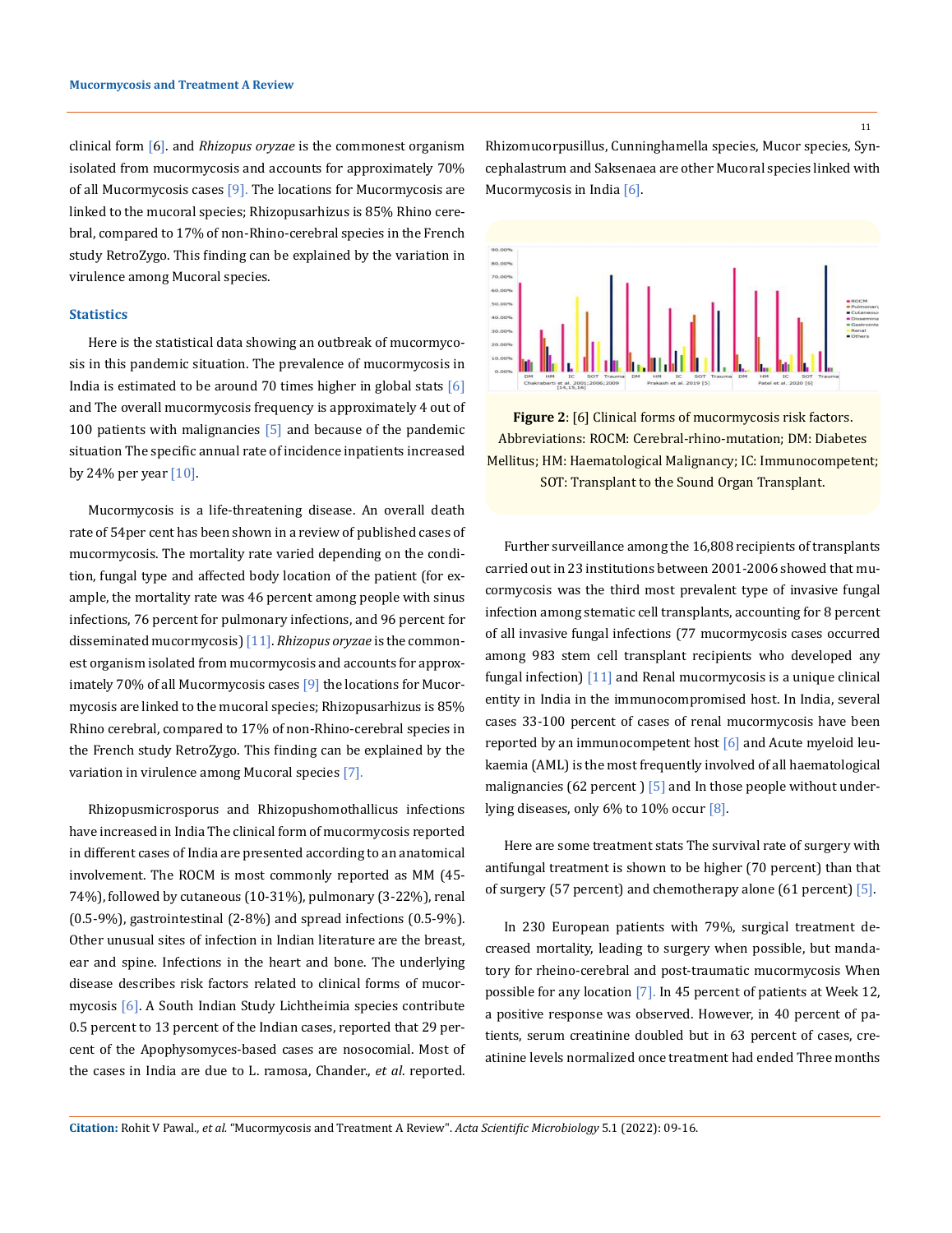later [7]. As a first-line treatment, 21 patients were treated with isavuconazole; the 42-day response was only 14%, while weeks 12 were treated as 10% (compared to 45% in the AmBizygo study). The findings of this study found an equivalent mortality rate of day 42 to the one in the AmBizygo study. Isavuconazole was well-tolerated in the VITAL study, an uncommon cause of interruption were toxic effects. In the most recent guidance, the location of isavuconazole has not yet be indicated. Finally, the positive economic impact of isavuconazole as opposed to Amb in mucormycosis treatment was shown in a cost-effectiveness study [7]. Rhizopusmicrosporus and Rhizopushomothallicus infections have increased in India The clinical form of mucormycosis reported in different cases of India are presented according to an anatomical involvement. The ROCM is most commonly reported as MM (45-74%), followed by cutaneous (10-31%), pulmonary (3-22%), renal (0.5-9%), gastrointestinal (2-8%) and spread infections (0.5-9%). Other unusual sites of infection in Indian literature are The breast, ear and spine. Infections in the heart and bone. The underlying disease describes risk factors related to clinical forms of mucormycosis [6].



**Figure 3**: [6] Therapy modes and mortality rates for Indians. Data from the master paper provided by the authors were extracted from the figures of the Patel., *et al.* 2020 study.

In patients treated with the combination of AMB and surgical debridement of the infected tissue, there were existing data that showed low mortality (19-44%) compared to AMB monotherapy (50%–61%); the evidence is consistent with global information. As salvage therapy in the treatment of mucormycosis, posaconazol and isavuconazole are used. A South India study has evaluated the safety and effectiveness in ROCM patients of posaconazole  $[6]$ .

## **Mechanism**

Due to the angioinvasive nature, hem (H) may constitute an iron input for the invading fungus, which either intracellularly occupies hem or by the reductase-permease system strips ferric iron from hem. When the hem is intracellularly transported, the hemoxygenase in the cytoplasm produces ferric iron. B, The availability of iron that is transported intracellularly through a reductase-permease system in DKA proton(H+)-medial transferring of ferric iron (Fe3+) from Transferrin (T) increases. C Deferoxamine (D) chelates transferrin iron directly, which results in ferrioxamine (iron-deferoxamine complex). The fungus then releases ferrous iron on the cell surface from ferrioxamine. The copper oxidase-ferrous permeases (FTR1) complex transmits iron across the cell membrane in all cases.



**Figure 4**: [9] Proposed iron intake mechanisms during mucormycosis by Mucorales.

#### **Host-pathogen interactions [9]**

Infections with Mucormycosis are characterised by extensive angioinvasion leading to vessel thrombosis and subsequent tissue necrosis. Infected tissue ischemic necrosis can prevent leucocyte and antifungal agents from being delivered to the FOCI. This angioinvasion probably contributes to the organism's ability to spread hematogenously to other target organs. Damage and penetration of blood vessels by endothelial cells or by extracellular matrix protein are likely to be a critical step in *R. oryzae's* pathogenetic strategy. Therefore, the understanding of these methods can lead to new ways of preventing and treating Mucormycosis. A previous study showed that *R. oryzae* can adhere to the laminin and IV collagen of the extracellular matrix We found that strains of *R. oryzae* adhere to human umbilical vein In vitro endothelial cells and induced endocytosis to invade these cells The prevention of endocytoses eliminates the capacity of the organisms to cause endoscopic cell damage and *R. oryzae* prevention Endocystosis Recently Glucoseregulated protein (GRP78) has been identified as an A receptor that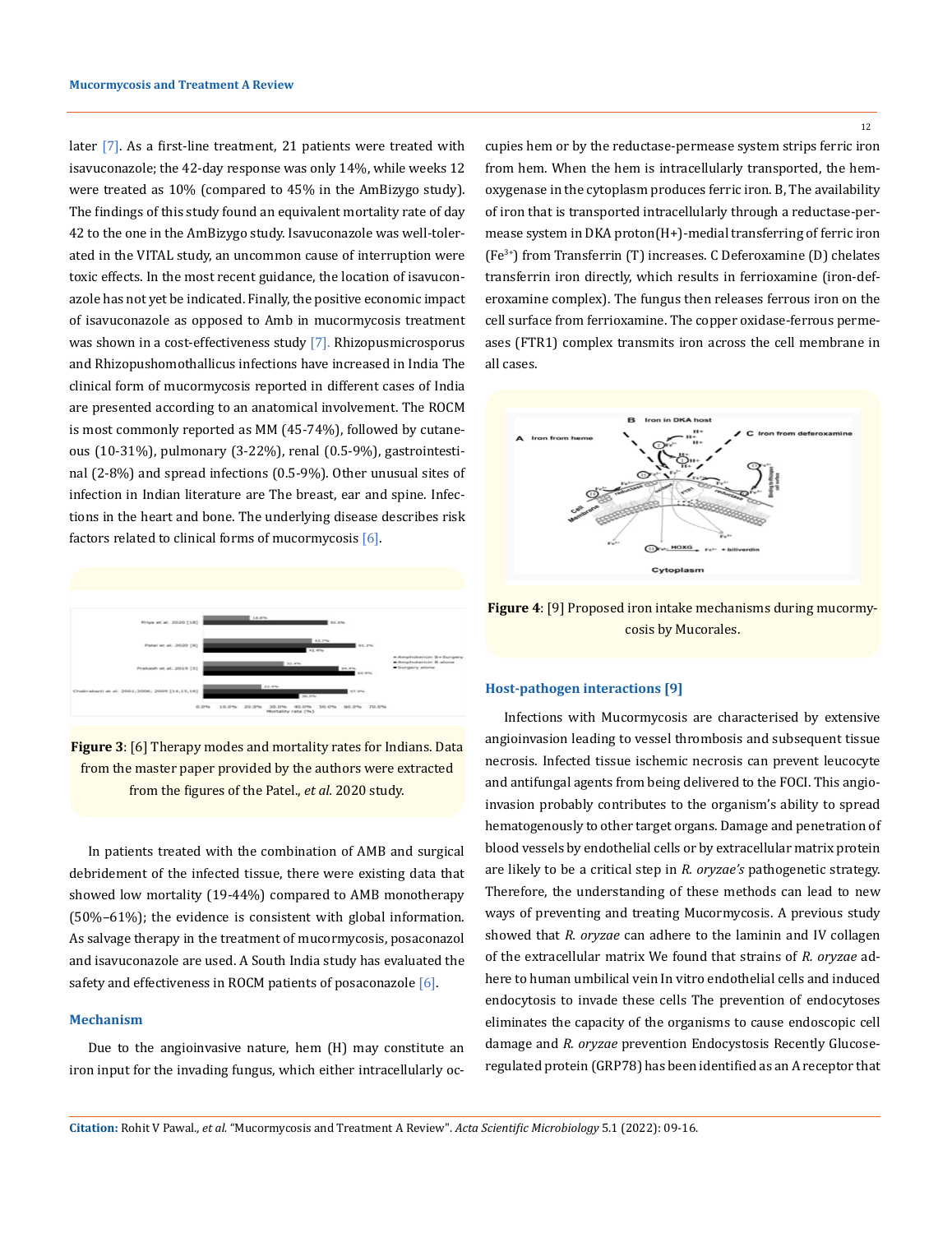mediates Mucorales penetration and damage to endothelial cells. GRP78 has been found as a cellular protein induced by glucose starvation (also known as BiP/HSPA5). It belongs to the HSP70 protein family which is mainly found in the endoplasmic reticulum. It is a major chaperone involved in many cellular processes, including protein folding and assembly, which mark misfolded proteins for degradation of proteosome, Calcium homeostasis regulator and as an endoplasmic reticulum stress sensor. Regulation Despite its major function as a cellular protein for Chaperone, recent studies have found that a fraction of GRP78 has been translocated to the cell surface of various cells. High levels of glucose and iron are of interest, which is consistent with the levels noted during expression of DKA-enhanced Surface GRP78 and result in receptor-dependent insertion and damage of Mucorales' endothelial cells. The sensitivity of Mice with the increase of DKA.

In the sinuses, lungs, and brains, mucormycosis has increased GRP78 expression compared to regular mice. Please Note that Mucormycosis protected anti-GRP78 immune serum mice with DKA Whether the Anti-GRP78 immune system can protect the neutropenic host is currently unknown. These observations offer new insights into mucormycosis. The unique susceptibility to mucormycosis of DKA patients could be the basis for new therapeutic operations. In contrast to most fungi (e.g., fumigatus) that flow arenony in the melanogaster of Drosophila, Mucorales quickly infects and kills flies of the wild type. Expression of the whole genome Profiling of genes selectively downregulation by *R. oryzae*, acting in pathogen identity, immune defences, stress reactions, detoxification, metabolism, or repair of the tissue, in wild-type fliegers compared with *A. fumigatus*.

#### **Treatments**

First-line treatment for mucormycosis is considered Amphotericin B. Amphotericin B lipid formulation is administered as initial therapy in high doses once daily. The initial starting dose is 5 mg/ kg IV every day, and 10 mg/kg IV is a maximum dose. The duration of treatment depends on the clinical image of the patient  $[3]$ . It spreads quickly and highly invasively, so aggressive treatment is needed. However, final therapy and a sequential management plan are not available. To confirm the clear therapy and develop optimal management strategies, a comprehensive clinical trial is required. If suspected, Amphotericin B should be administered immediately. In order to eradicate the disease 4 to 6 weeks of Amphotericin B therapy is necessary. The consistently effective antifungal is amphotericin B, but the exact ideal dose is not yet determined. The contemporary trial used a 50-mg daily dose that all patients tolerated. Some studies suggest an amphotericin-B dose of 1 mg/kg/ day. In order to reach a 5 mg/ml concentration, amphotericin B can be combined with distilled water. It begins with 5mg/day doubling until it reaches 1 mg/day [5].

## Surgical treatment may require in some cases.

The surgery is an invasive technique involving the removal, through drainage and irrigation of the sinuses, of involved corporal tissue and fungal growth. Operation sometimes changes body configuration when the palate, eye structures and nasal cavity are removed from the body [5].

#### **Adverse effects**

Treatment complications include nephrotoxicity, hypokalemia, protracted hospitalisation (specifically with the use of deoxycholate amphotericin B) [3].

### **Drugs and examples**

## **Amphotericin B**



Amphotericin B is a medication for antifungal use for severe fungal and leishmanniasis infections. The treatment for fungal infections includes aspergillosis, blastomycosis, candidiasis, coccidian mycosis and cryptococcosis. It is given with flucytosine for certain infections. It is usually given in a vein through injection [12].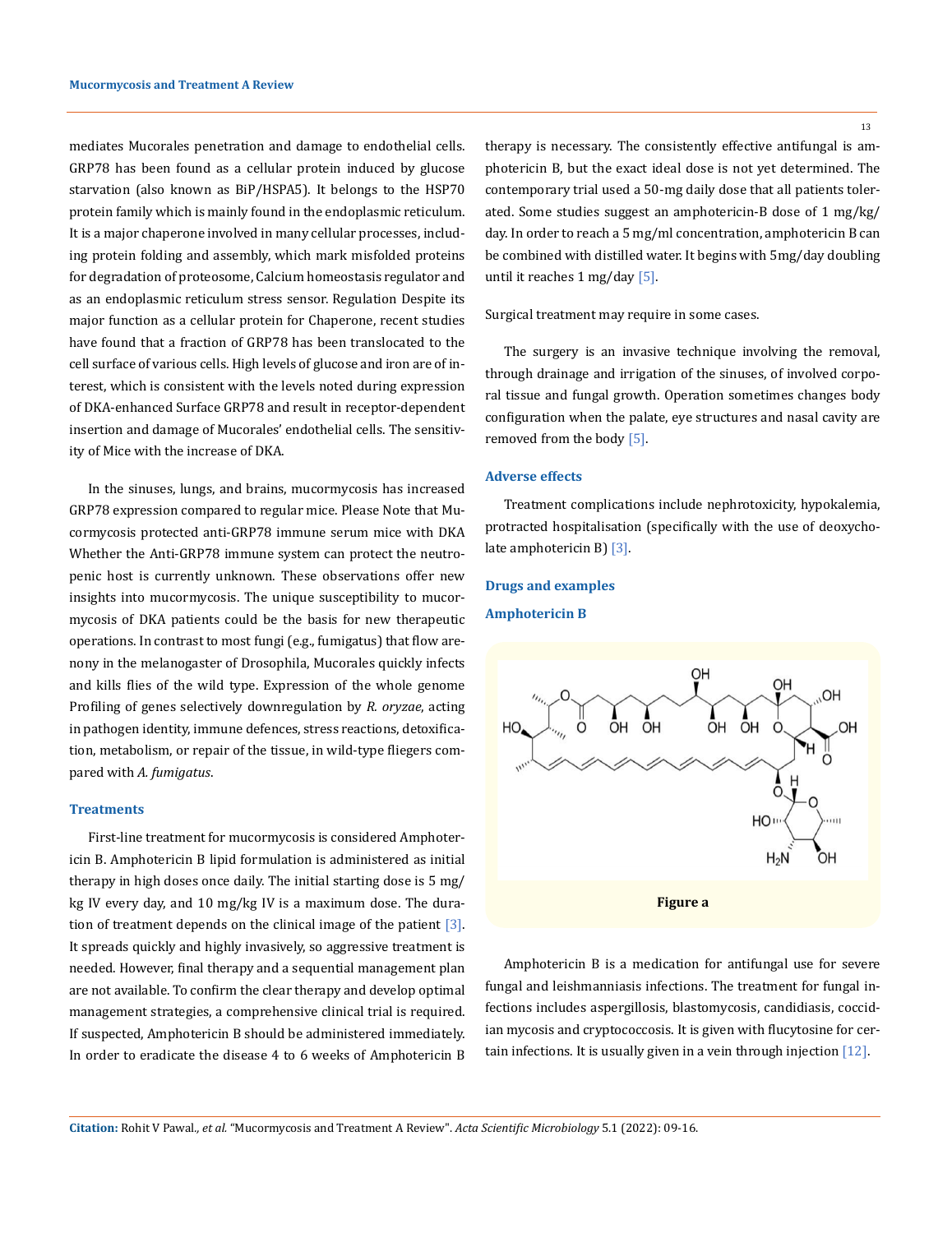## **Mechanism**

Amphotericin B is either fungistatic or fungicidal according to body fluid concentration and fungal susceptibility. The medicine acts in the cell membrane of susceptible fungi through the binding of sterols (ergosterol). The resulting changes in the membrane permeability allow intracellular components to leak. This creates a trans-membrane canal. The target site for action of amphotericin B and the azoles is ergosterol, the main sterol in the fungal cytoplasmic membrane. Polyene Amphotericin B binds irreverently to ergosterol which disrupts the integrity of the membrane and ultimately causes death of cells. Amphotericin B is usually fungistatic in action at clinically obtained concentrations, but maybe highly fungicidal or very susceptible to very sensitive organisms. The antifungal activity of amphotericin B occurs primarily by binding it to sterols in the fungal membrane (e.g. ergosterol). This binding means that the cell membrane cannot function anymore as a selective barrier and intracellular content is not leaked. Partly due to changes in permeability, cell death occurs However, some fungal in vivo antifungal effects of amphotericin B can also contribute to other mechanisms. Amphotericin B is not in vitro active against sterol in the cell membranes of organisms (eg, bacteria). Some of the toxicities reported with conventional amphotericin B treatment may involve binding to sterols in mammalian cells (such as certain kidney cells and erythrocytes). The medication does not appear to hemolyze mature erythrocytes at usual therapeutic concentrations of amphotericin B and conventional IV amphotericin B can result in anaemia from a drug's action in active metabolization and breakdown of erythropoietic cells. There appear to be multiple mechanisms associated to nephrotoxicity with conventional IV amphotericin B, including a direct vasoconstrictive effect in renal arterios that reduces glomerular or renal tubular flow and lytic action on cholesterol-rich renal tubular membranes [13].

#### **Uses**

This medicine is usually taken once a day or daily by injection in a vein. It should be slowly injected for 2 to 6 hours. Your physician will first give you a smaller dose to test your medicine response. The dose depends on your health, weight, test dose-response and therapy response. This medicine should be resumed at the lowest dose and slowly increased if it is stopped for 7 days or longer [14].

# **Adverse effects**

The infusion can start in 1 or 3 hours after fever, shaking, chills, flushing, a loss of appetite, dizziness, nausea, vomiting, headache, 14

shortness of breath or fast breathing. In some cases, it may be necessary to prevent or alleviate these side effects for other medications (including acetaminophan, diphenhydramine, corticosteroids such as hydrocortisone) [14].

### **Isavuconazole**



Is a systemic triazole class antifungal drug used for treating invasive aspergilosis and Isavuconazole mucormycosis [15].

#### **Mechanism**

Isavuconazole displays fungicidal actions by disrupting the biosynthesis of ergosterol, which is a key component of fungal cell membrane. It inhibits cytochrome P-450 dependent enzyme lanosterol 14-alpha-demethylase that mediates the conversion of lanosterol to ergosterol. The sidearm of the active isavuconazole molecule allows for greater affinity for the binding pocket in the fungal CYP51 protein by orienting the triazole ring of the molecule to engage with the heme moiety at the bottom of the binding pocket. This explains the wide antifungal spectrum of isavuconazole and possible cross-resistance to other triazoles. Inhibition of lanosterol 14- Alpha-Demethylase results in a change of the toxic function of the fungal membrane and accumulation within the fungal cytoplaxis due to precursors of toxic methylated sterols, including 14-α-methylated Lanosterol, 4,14-dimethylzymosterol, and 24-methylenedihydrolanosterol. Ergosterol depletion in fungal cell membranes leads to decreased structural integrity and cell membrane function inhibited growth and replication of fungal cell membrane [A32026], and eventually to cell death. Inhibition of the isavuconazole is less sensitive to mammalian cell demethylation. The resistance mechanism and reduced isavuconazole susceptibility arise from fungal mutations in the cyp51A and cyp51B genes coding 14-alpha-demethylase target protein lanosterol [L1482].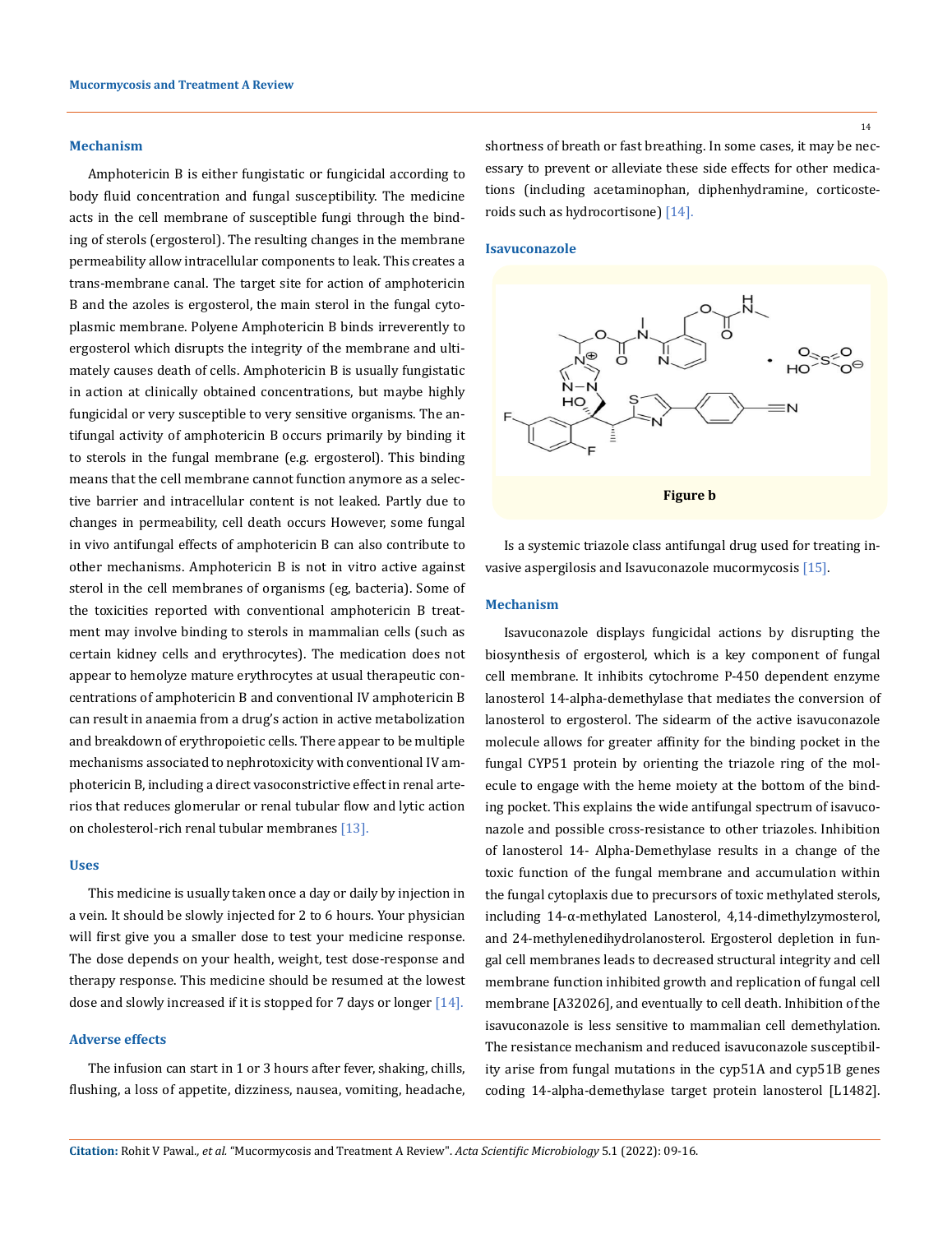Other resistance mechanisms, including sterol profile changes and increased fungal efflux pumping activity, cannot be excluded [16].

#### **Uses**

This drug is used to treat some severe fungal infections. This medicine is called an antifungal azole. It functions by halting the fungal growth  $[17]$ .

## **Adverse effects**

Dizziness, nausea, vomiting, diarrhea, headache, constipation, cough, and trouble sleeping may occur<sup>[17].</sup>

#### **Posaconazole**



Is an antifungal triazole. It was approved in September 2006 for medical use in the United States and is available as a generic drug [18].

#### **Mechanism**

The antifungal triazole, posaconazole, is an anti-fungal enzyme blocking 14α-demethylose in fungi Posaconazole, the cytochrome P-450, by the binding of the hem cofactor on the enzyme. This leads to inhibition and accumulation of precursors to methylated sterols of ergosterol as a key component of the fungal membrane. This inhibits the growth of fungal cells and ultimately the death of the cells. Posaconazole is a new lipophilic antifungal triazole, which hinders the biosynthetic pathway of ergosterol from cytochrome P450 dependent 14-alpha demethylase. Hemming this enzyme results in the accumulation of toxic 14-alpha methylsterols and ergosterol depletion which disrupts the function of the fungal cell membrane and blocks cell growth and division. Inhibition of parasite C-14 alpha demethylene sterol was the primary mechanism for action of the medicine Inhibition of the parasite C-14 alpha demethylase sterol was the primary mechanism for the drug to act  $[19]$ .

#### **Uses**

Posaconazole is used in patients with severely weakened immune systems to prevent certain fungal infections (such as patients who have had chemotherapy). It is in a class of medicines known as antimicrobial azoles. It works by halting fungal growth [20].

#### **Adverse effects**

Nausea, vomiting, diarrhea, headache, abdominal pain, dizziness, trouble sleeping, or stomach upset may occur [20].

#### **Future prospective**

Mucormycosis is an opportunistic infection caused by a sudden increase in mucormycosis infection rates caused by the pandemic and medications used during the pandemic, which induce secondary infections. The most common risk factor for patients is rhino orbital-cerebral mucormycosis. Post-transplant, diabetic ketoacidosis, and post-skin trauma patients are the most vulnerable to infection. In a pandemic condition, rational use of steroids (glucocorticosteroids) and a lack of hygiene increase infection rates. The use of fugitive reactive T-cells in the identification of mucorale infections, as well as mould reactive T-cells in patients with invasive fungal infections, is being investigated. A mould helped to detect mucorale species quickly and accurately, but further clinical evidence was needed. The combined use of surgery and amphotericin-B reduced mortality from 50% to 18%. We can avoid infections like mucormycosis if adequate hygiene is maintained and drug rationing is avoided.

### **Conclusion**

It can be concluded that the immunocompromised(immune suppression) patients were found to be more susceptible to the mucormycosis infection. There are also some other factors responsible for the cause of these infections like the increased serum iron levels making it easier for the growth of infection. Also in some cases, medication like glucocorticoids which are administered to treat another condition end up leading to the growth of secondary infections (mucormycosis). Although being an opportunistic infection it has a very high mortality rate of about 50% if left untreated. The severity of these infections may be determined by the underlying cause of the immunocompromised state. There are several types of this fungus, these fungal organisms are of little to no harm for healthy beings and are present in the environment freely. The main cause of the spread of these infections is the inhalation of spores.